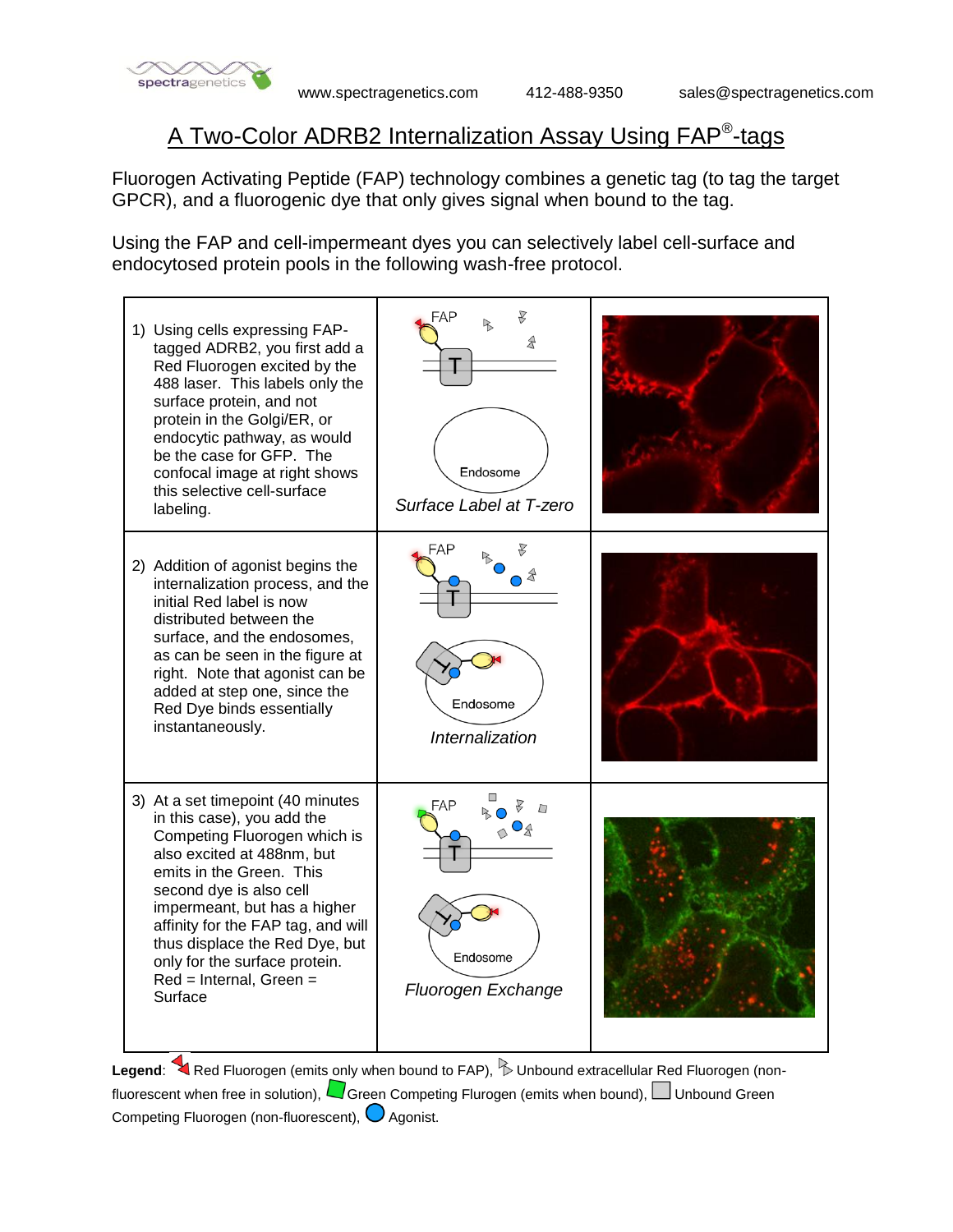

While the confocal images above confirm that the localization of the Green and Red signal to surface and endocytic pools respectively, the signal produced in the assay is homogeneous, so imaging is not required. The plots below show the assay run on a BD FACS-Vantage cytometer, and are plots of the average fluorescence intensity from the red and green channels from 10,000 events per data point.



The left-hand panel shows a dose response of the receptor agonist isoproterenol. Increasing concentrations of agonist move the cells from predominantly surface GPCR localization (labeled in Green after the color-exchange), to predominantly endocytosed GPCR (the Red fluorogen, protected from exchange within the endosome).

Similarly, the right-hand panel shows a time-course following agonist addition, demonstrating a smooth transition from mostly surface GPCR at T-zero, through a clear 50/50 point at around 20 minutes, to a predominantly endocytic localization after 80 minutes.

While it is possible to simply measure an increase in the Red channel to follow agonistdriven endocytosis, measuring the Green channel simultaneously allows you to take the Red/Green ratio or Green-Red difference to obtain a larger assay window.